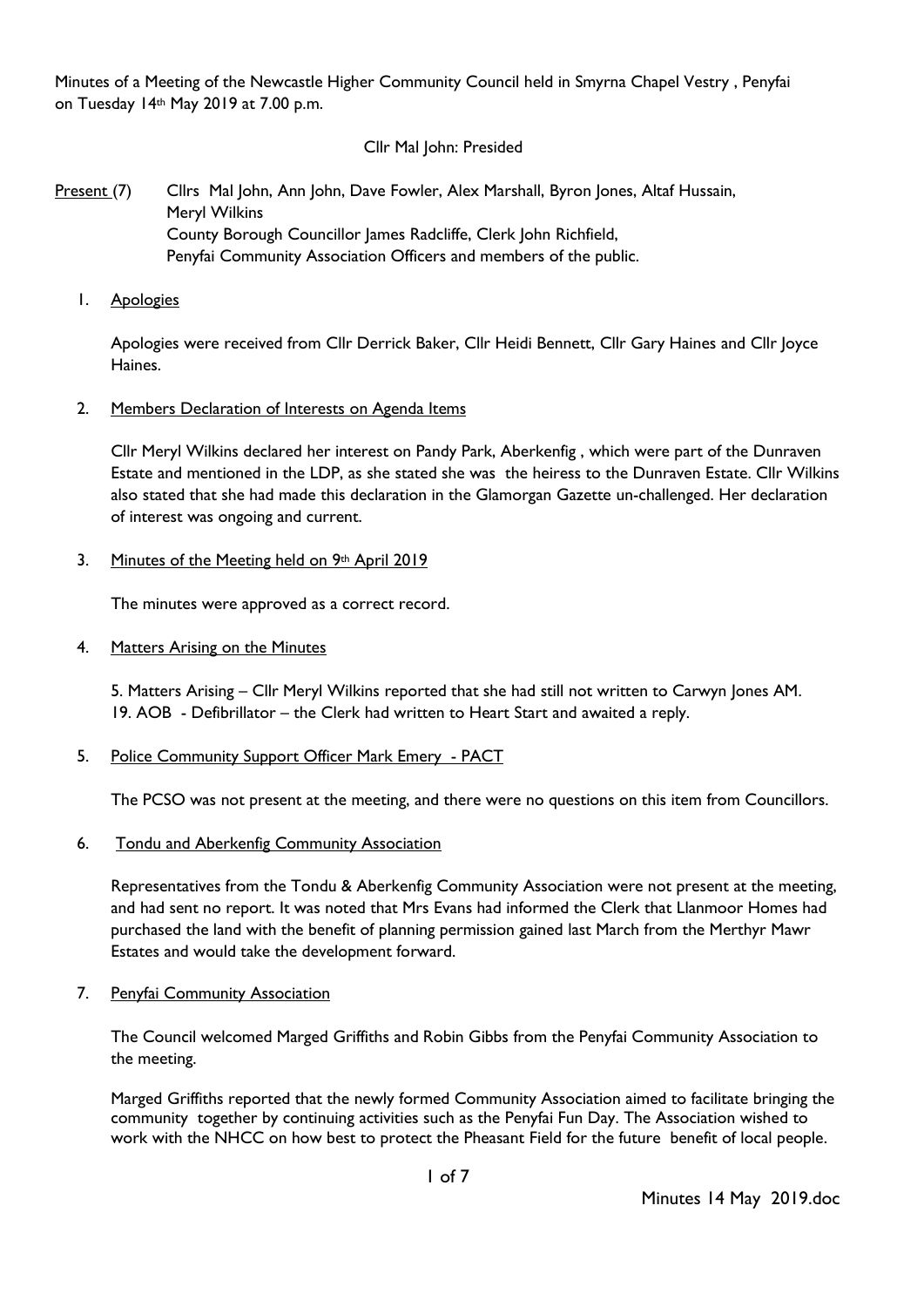They intended to hire a room in Penyfai School to hold a public meeting for interested residents of Penyfai and invite the NHCC to meet the cost of the room hire in the school and to share the meeting alongside the Community Council. The Council welcomed the formation of the new Community Association and noted that Mrs Griffiths would contact the Clerk when she had determined the likely date of the meeting. The Clerk would invite the Councillors to participate. During the time before the meeting, the Clerk would provide the Councillors with some background documents to help prepare members of the Council to try to identify residents who may provide meaningful evidence to put forward a strong case for designation the field as a village green.

It was also the intention of the Association to produce newsletters periodically.

In answer to a question from Cllr Altaf Hussain, Marged Griffiths informed the Council that the Association was to meet in Smyrna Chapel Vestry. Cllr Meryl Wilkins asked about whether they intended to use the Pheasant Field for the Fun Day.

# 8. County Borough Councillors

(a) County Borough Councillor for Penyfai

Cllr Altaf Hussain reported on the following matters

# Child Care

Information from the Welsh Government funded childcare offer included Old School House in Penyfai, a scheme for eligible working parents of 3 & 4 year-old children ( to 30 hours, 48 weeks) was given.

# School Keep Clear Sign

The Director of Education of BCBC would provide a "school keep clear" sign on the access road to Penyfai School.

# Poles

Poles had been installed in the hatched area of roadway at the traffic light near the petrol station, to try to prevent impatient drivers bypassing the traffic light.

### Hillside Penyfai

Residents at the Hillside development were concerned about the use of pesticides sprayed at the site and their harmful effects. Cllr Hussain had taken this up with the Council Planning Department. He had asked BCBC to stop using harmful materials and they would visit the site next week. Residents had requested a site meeting to discuss these and other issues and Cllr Hussain had requested the chair of the Planning Committee to facilitate this. It was felt that it would be helpful for as many community councillors as could attend to help and support Cllr Hussain at such a meeting. When the date was known, he would let the Clerk know to pass on the invitation to all members.

# Cancellation of Bus subsidy 81 from July 2019 and Bridgend Community Transport

Cllr Hussain had met with Kevin Sales and Kwaku Opoku Addo of BCBC regarding the proposal to cancel the 81 bus subsidy from 20 July 2019. They stated that residents should have access to Bridgend Community Transport, which offered a service for people who are disadvantaged through lack of transport to maintain an active and engaged civic and social life. Contact details would be publicised widely.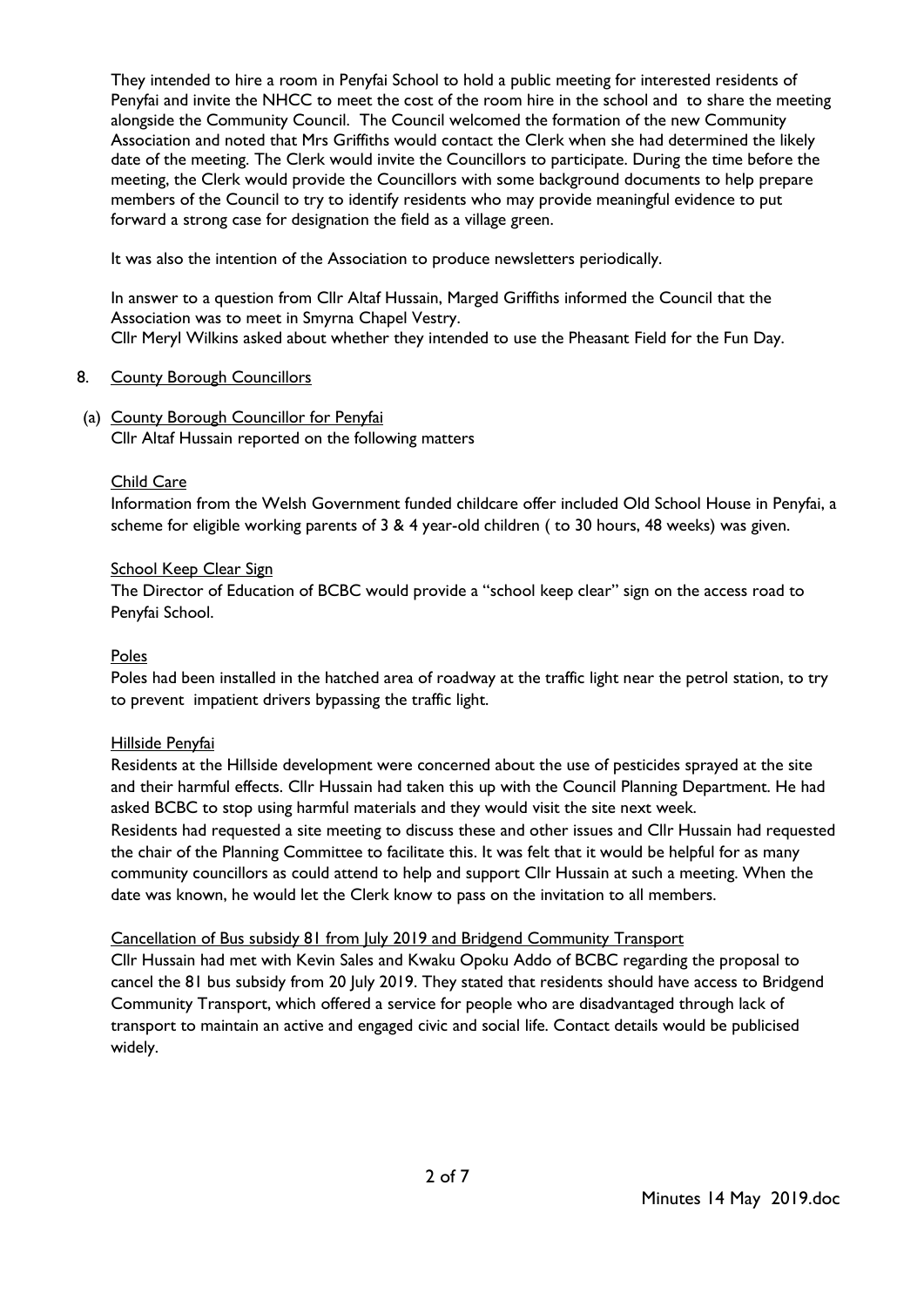Community Benefit Grant from Sun Credit

Cllr Hussain gave information of the use of the Sun Credit Community Benefit grant, which had started out with £55,000, and which was administered by Bridgend Association of Voluntary Organisations. (BAVO)

The year started with a balance available of  $£24,353.33$ , and the 2019 payments agreed were as follows: Friends of Penyfai School £3,000

South Lodge Cattery £3,000

Penyfai Village Community Association £2,889.29.

School Crossing Penyfai School

Cllr Hussain reported that the school crossing patrolman was recovering from a minor operation and intended to return to his duties as soon as possible.

# **Tipping Policy**

Cllr Hussain has requested the review of the tipping policy, specifically the tipping ticket issue for vehicles classified as commercial even when they were not used commercially by people such as pensioners. He had been informed that the system allowed genuine residential users with commercial type vehicles to use the sites via a permit system as long as they booked the visit to the site 24 hours in advance. There was no intention to review the policy again until the next waste contract is procured.

### BCBC Road Work Programme

The BCBC Highways maintenance capital work programme for 2019 – 2020 included 6 mm thin surface road work for Parkfields, Penyfai.

#### Penyfai School visit

On 13 May Cllr Hussain joined Cllr Charles Smith, Cabinet Member of BCBC and Mr Lindsay Harvey, Director of Education for an informal visit to Penyfai School.

Cllr Hussain was thanked for his report, and Cllr Meryl Wilkins asked if it was known when the School Crossing Patrol would return. Cllr Hussain replied that the matter was one for the Headteacher, and he had set out the details in the school newsletter.

### (b) County Borough Councillor for Aberkenfig

Cllr James Radcliffe reported on the following matters:

### Welfare Hall, Aberkenfig

Cllr Radcliffe had attended a meeting with the Tondu & Aberkenfig Community Association. Claudette Evans had informed Cllr Radcliffe that the Welfare Association was seeking lottery funds to rebuild the Welfare Hall. The Association needed a 'shopping list' of what it could ideally be used for when rebuilt. They wanted to engage with many in the local community, including the Community Council. Cllr Radcliffe requested community councillors to give the matter thought and suggest what the Welfare Hall might be used for. The Clerk would add this item to the June Agenda, after which a response would be sent to the Welfare Association.

### Disability Access in Aberkenfig

Cllr Radcliffe had met with officers responsible for disability access to the park in Aberkenfig. There was money available for active travel to improve walking and cycle paths. Cllr Radcliffe would meet with the officers to progress this.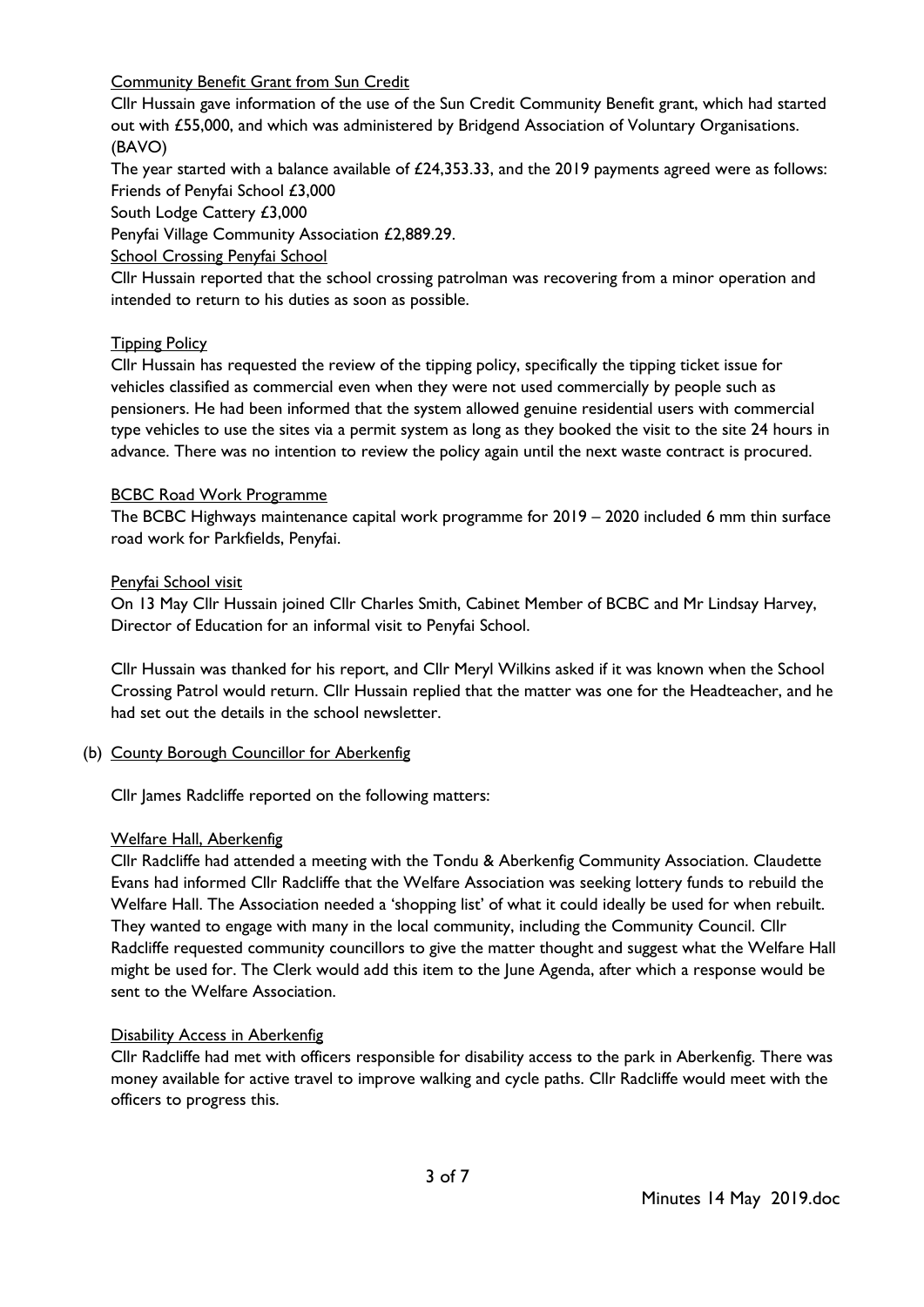Cllr Meryl Wilkins suggested that there was a need for a better cycle path between Penyfai and Aberkenfig - between Talygarn and the roundabout. It would be useful to ask for a cycle path on the river path. The Community Council suggested that both the ward members work together to achieve this, to improve paths and to enhance and widen the river path. Cllr Radcliffe was thanked for his report.

# 9. Casual Vacancy - Aberkenfig Ward

The Clerk reported that due to the failure of Daryl Gordon (Hall) to make his declaration of acceptance of office to the Council he had consulted with the Electoral Officer of the BCBC, and had been informed that a casual vacancy existed. The Electoral Officer had sent a notice for publication on the website and also by the BCBC. The deadline for request of an election was 3 June. The Clerk would report back to the Council when the outcome was known.

# 10. Pheasant Field Penyfai Community Association meeting update

The Clerk reported that a meeting was planned with members of the community. The Clerk would circulate background documents on Village Green Registration to councillors to study before the consultation. All councillors would be requested to consider suitable residents to evidence an application and consider engaging professional help to complete the application.

Cllr Altaf Hussain stated that he felt that this area was unlikely to be developed.

# 11. Update from Maintenance Committee

# Community Woodland - Arborist – safety Inspection

Cllr Alex Marshall reported that the NHCC had appointed an arborist, Stephen Lucocq, to prepare a safety report on the trees in the Aberkenfig Community Woodland, who having not been able to complete the inspection since last month had now indicated that he was able to do the work in about three weeks. It was agreed to wait for him to complete the task.

### Cefn Glas Road – fly tipping

Cllr Marshall reported that he had referred BCBC to some fly tipping on Mr Boland's land, specifically behind a locked gate on the land. Cllr Marshall had photographed it, and would forward the evidence to Cllr Altaf Hussain.

### 12. BCBC Active 4 Life Scheme 2019 - venue

It was reported that the Clerk had contacted Andrew Thomas of BCBC to ask if he would approach Mr Street again, as another senior officer of the BCBC, to ask if any of his concerns could be met or any compromise reached to enable the programme to take place in Penyfai School. It was noted that the alternative was to use the Len Evans Centre, Aberkenfig again.

The outcome of Mr Thomas's approach was not yet available at the time of the meeting, and the Council noted the reserve position was to hold the Scheme in the Len Evans Centre, Aberkenfig, given that there were no other suitable available locations to use. It was agreed to wait for a definitive answer from Andrew Thomas before making a final decision on the location.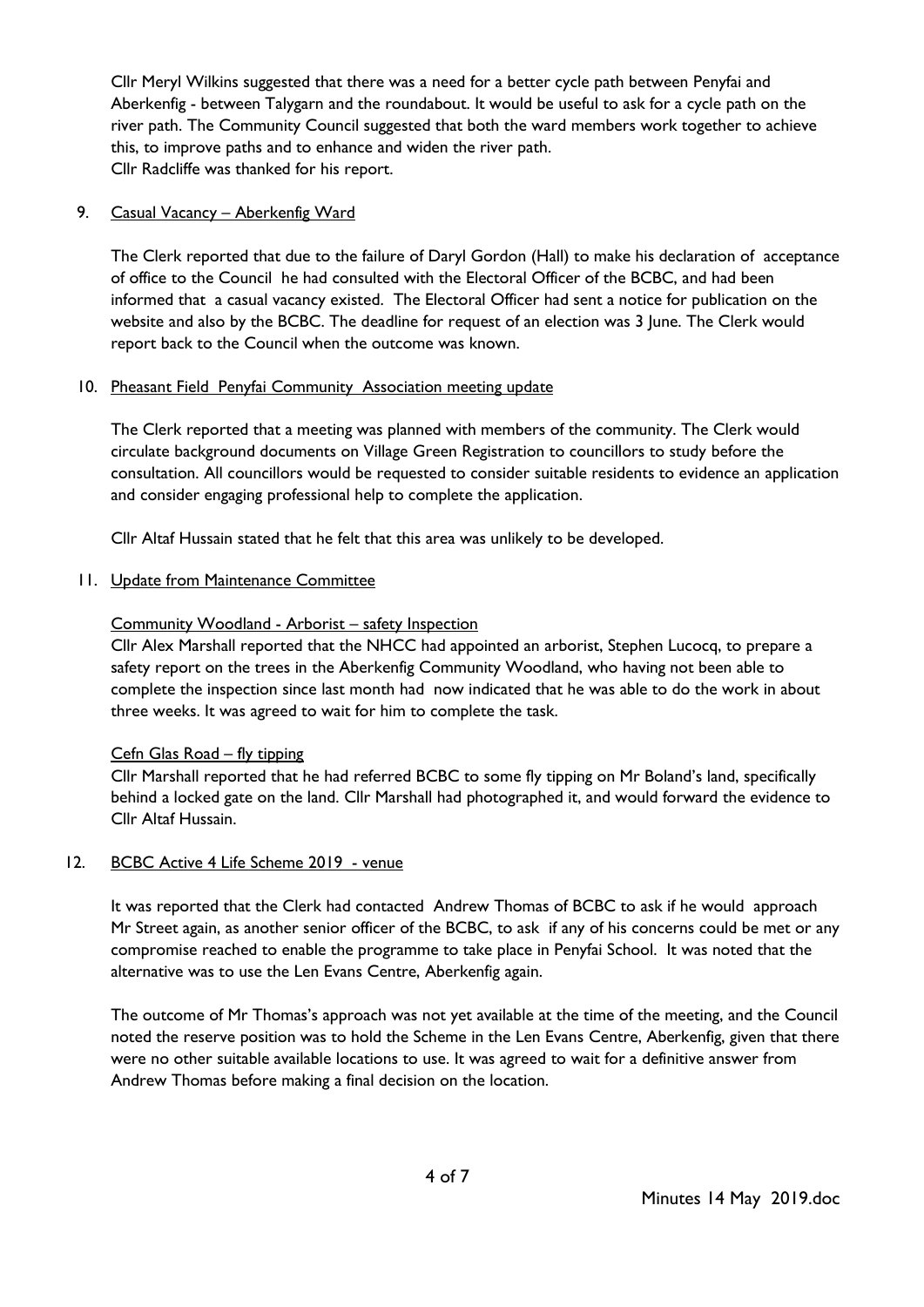# 13. Community Defibrillator

No response had been received from the Clerk's contact with Heart Start Wales. He would contact them again.

### 14. Correspondence

The notes circulated on the incoming correspondence were taken as read by the Council, the correspondence was as follows:

1. Pencoed Town Council

Invitation to a Civic Service on Sunday 2 June 2019 at Salem Chapel Pencoed. a representative from the Council was invited. Cllr Altaf Hussain to attend.

2. ACD Skips

Invoice for a skip at the Allotments cost  $£218.40 -$  to be paid.

3. BCBC

Invitation to the Community Council to continue supporting the programmes during the school summer holidays – Summer holiday activity Scheme. Asking for position and wishes for our area. [NB reply from Mr Andrew Thomas was awaited first.]

4. One Voice Wales

Inviting proposal of motions (on national issues only) for OVW AGM on Saturday 5 October 2019. Motions to motions committee by 20 June. Noted.

5. Electoral Services BCBC

Information on necessary procedure for a newly elected Councillor to make declaration of acceptance of office. [Subsequently Daryl Gordon indicated he would not take up his seat owing to pressure of work.]

- 6. BCBC -Public Transport Officer Cllr Hussain had met with the BCBC regarding their proposal to cancel service number 81. They provided leaflets on Bridgend Community Transport.
- 7. BCBC Nicola Bunston (1/5/19)

Advising of a consultation entitled Play Area and grass cutting review and potential increased charges for the use of sports fields and sports pavilions 2019.

Responses will help BCBC make decisions on the future of playgrounds and play areas, maintained parkland and grass cutting and outdoor sports facilities, parks and spots pavilions. Councillors or any member of the public could call 01656 634664 or email [consultation@bridgend.gov.uk](mailto:consultation@bridgend.gov.uk)

8. Tondu & Aberkenfig Community Association

Details of intended blanket 20 m.p.h. speed limits for residential streets (exceptions could be made for arterial roads) and copy of newsletter for the Association, which met quarterly – next meeting 7 August 2019.

9. One Voice Wales

Details of Training dates for Councillors, relating to Chairing Skills, Code of Conduct, and Finance. Councilors Dave Fowler and Altaf Husain to attend Chairing at £40 cost each.

10. Primary Care Supplies

Information on defibrillator installation. Noted.

11. BCBC

Confirmation of BACS indicating that payment would be made for £44,000 being the precept 2019-2020.

12. Andrew Thomas BCBC

To meet Mr Street of Penyfai School week commencing 15 May, regarding use of school for Active 4 life Scheme.

13. BCBC

Consultation on sports facilities.

14 Penyfai Community Association

Information on the installation of a notice Board at the Pheasant Public House. Noted.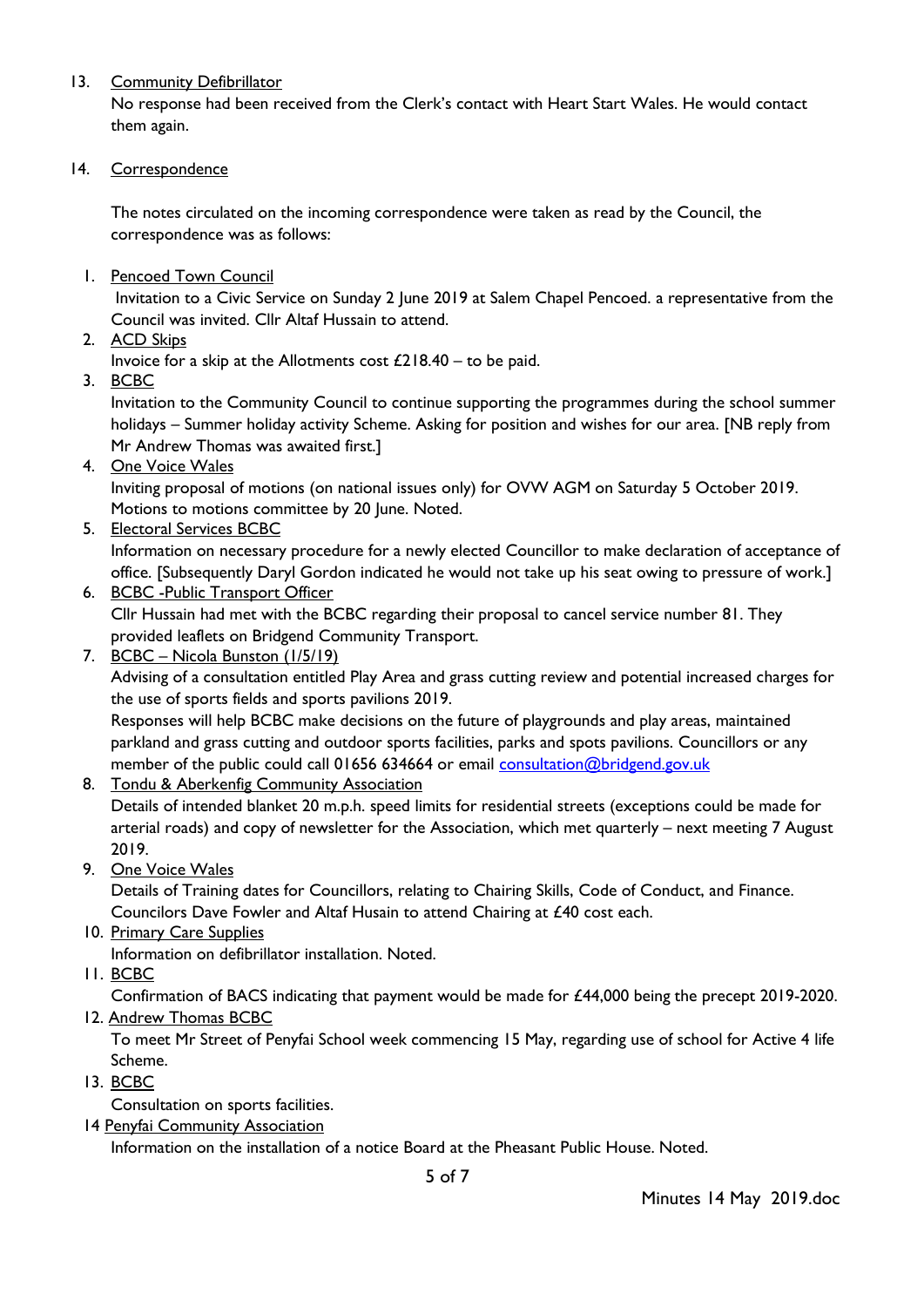15. BHIB Insurance

Invitation to renew Council's insurance for the year. Agreed to pay.

16. ACD Skips

Invoice for skip at allotments  $-$  £218.40 – to be paid.

15. Planning Committee Report

The Council noted the following planning applications had been notified to the council since the last meeting.

P/19/224/FUL 28 Hillside Penyfai P/19/266/BCB Tondu primary School, Meadow Street, Aberkenfig

16. Other Reports from Councillors

Cllr David Fowler reported that the trees on the path from Tondu that had been reported had still not been trimmed. The Clerk would send the sketch map he had previously sent to the BCBC Officers to Cllr James Radcliffe also.

Cllr Meryl Wilkins was still concerned about unauthorised damage to the Rocks on the Penyfai Common. She intended to write to BCBC about this, and would copy the letter to the Clerk.

### 17. Finances

### (a) Accounts for payment

The following accounts would be paid:

| <b>ACD Skips (Allotments)</b>          | 218.40 | (201666) |
|----------------------------------------|--------|----------|
| One Voice Wales (2019-20 Subscription) | 589.00 | (201667) |
| <b>BHIB Brokers (Insurance policy)</b> | 379.62 | (201667) |

### (b) Update on Audit Preparations

The Clerk reported that he had prepared the accounts and records for audit. They were to go to the Internal Auditor on 3 June, and the Annual Return, together with the Report from the internal Auditor would be brought to the June meeting for endorsement. The notice of audit would be displayed on notice boards and on the Council's website from 16 June to 1 July, and the documents required sent to the External Auditor by 1 July.

### (c) Statement of previously approved budget for 2019.

For the Council's ease of reference, the approved budget had been circulated, which was noted. Quarterly budget updates would continue to be provided, for the month following the end of each quarter, to ensure complete quarterly records.

### 18. Any Other Business

1. Cllr Meryl Wilkins reported that the land at Tondu that the Merthyr Mawr Estate had gained planning on (P/16/366/OUT) had now been sold to Llanmoor Homes. The Council would be vigilant if the planning was proposed to be amended;